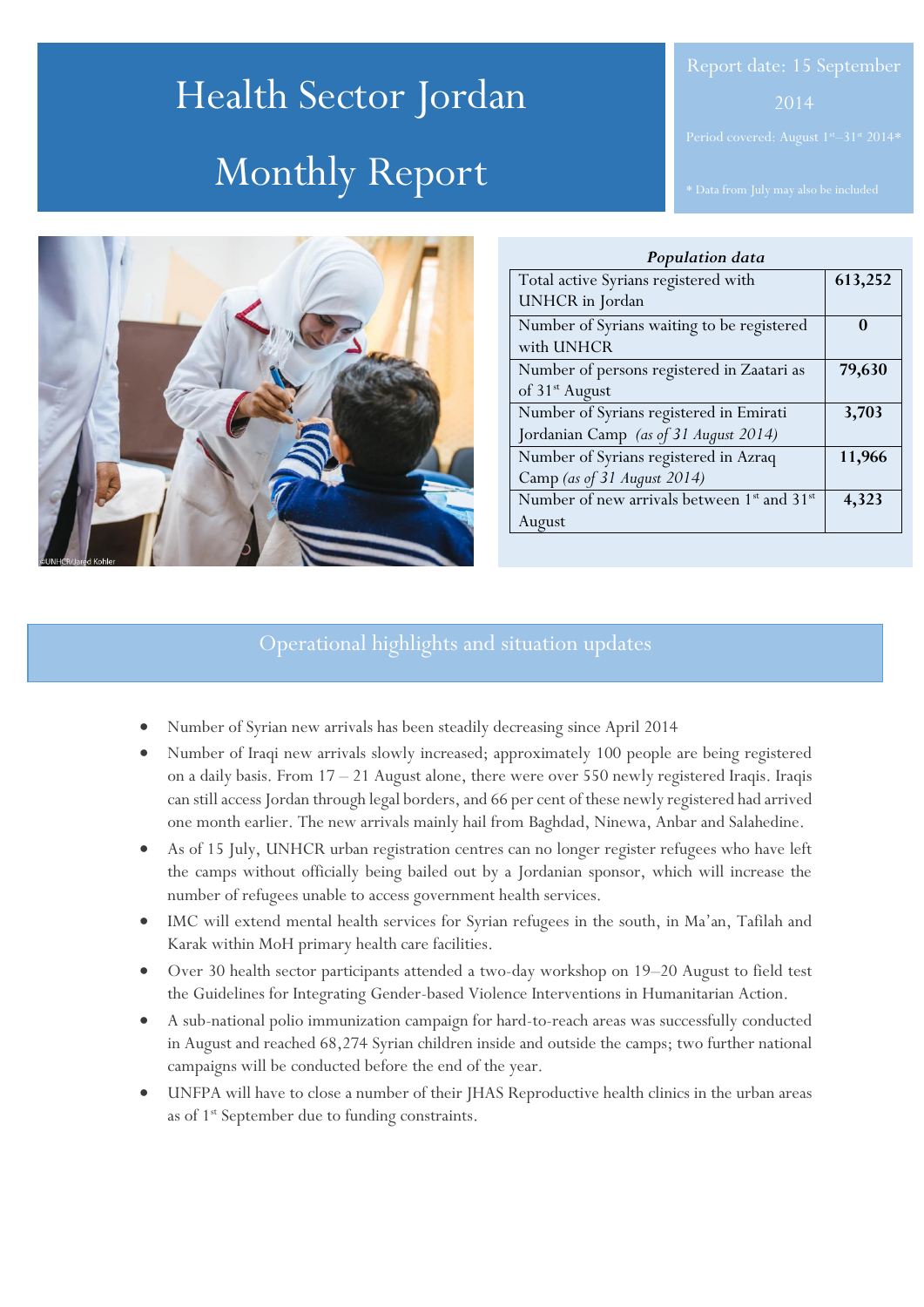Princess Badea hospital in Irbid will no longer be able to provide health services to Syrians referred to them from UNHCR and other health partners (regardless of the availability of cost coverage) as the hospital has reached full capacity.

# New arrivals

- ICRC took over the health screening, triage and provision of primary health care for new arrivals in Raba Sarhan as of the 1<sup>st</sup> of August. From 1<sup>st</sup> to 31<sup>st</sup> August, they screened 4,915 refugees, and provided health care services to 567 refugees. A total of 19 patients were referred to other facilities for follow-up care. Ten of the patients seen had sustained war-related injuries.
- Since 1<sup>st</sup> August 2014, IOM medical team started to provide pre-departure health services for the new arrivals at Raba Sarhan Transit Centre (RTSC). IOM's medical team provides "fitnessto–travel" health checks for all the refugees before they move to the camps. During the reporting period 4,620 refugees were fit to travel and 131 cases were referred to the responsible organization in RSTC as they were not fit to travel to the destination camp.
- During August, 2,133 children aged 6 months to 15 years were vaccinated against measles; 2,220 children aged 0 to 15 years were vaccinated against polio; and 937 children aged 6 months to 5 years were provided with Vitamin A.
- From the  $1^{\text{st}}$  to the  $29^{\text{th}}$  of August a total of 849 children between 6 months and less than 5 years were screened; 1 SAM case and 4 MAM cases were identified and referred to camps. The global acute malnutrition in August new arrivals remains very low at 0.6% (similar to July 2.01% and June 2.9%).

### **Coordination**

- **Monthly MHPSS** meeting held on 20 August at the Ministry of Health. Main outcomes: 1. IMC and WHO presented draft Guidelines on MHPSS Projects, which outline fundamental components in designing, implementing and evaluating MHPSS projects (final document can be downloaded here: [http://data.unhcr.org/syrianrefugees/download.php?id=6916\)](http://data.unhcr.org/syrianrefugees/download.php?id=6916); 2. ARDD -Legal Aid delivered a brief presentation on their activities, which include litigation and free legal services and provision of training to legal staff in MHPSS issues as well as individual one-on-one psychosocial work and psychosocial service provision in community projects. 3. IMC announced their plans to initiate mental health services for Syrian refugees in the south, in Ma'an, Tafilah and Karak within MoH primary health care facilities.
- **Monthly Reproductive Health** meeting held on 21 August at the UNFPA office in Amman. Main outcomes: 1. RH services comprehensive checklist was discussed; partners who piloted it provided positive feedback though the checklist took a long time to complete and should perhaps be divided into sections; 2. Discussed indicators used in RRP6 monitoring and agreed to develop a monitoring framework; 3. Feedback from members who attended the SGBV and Child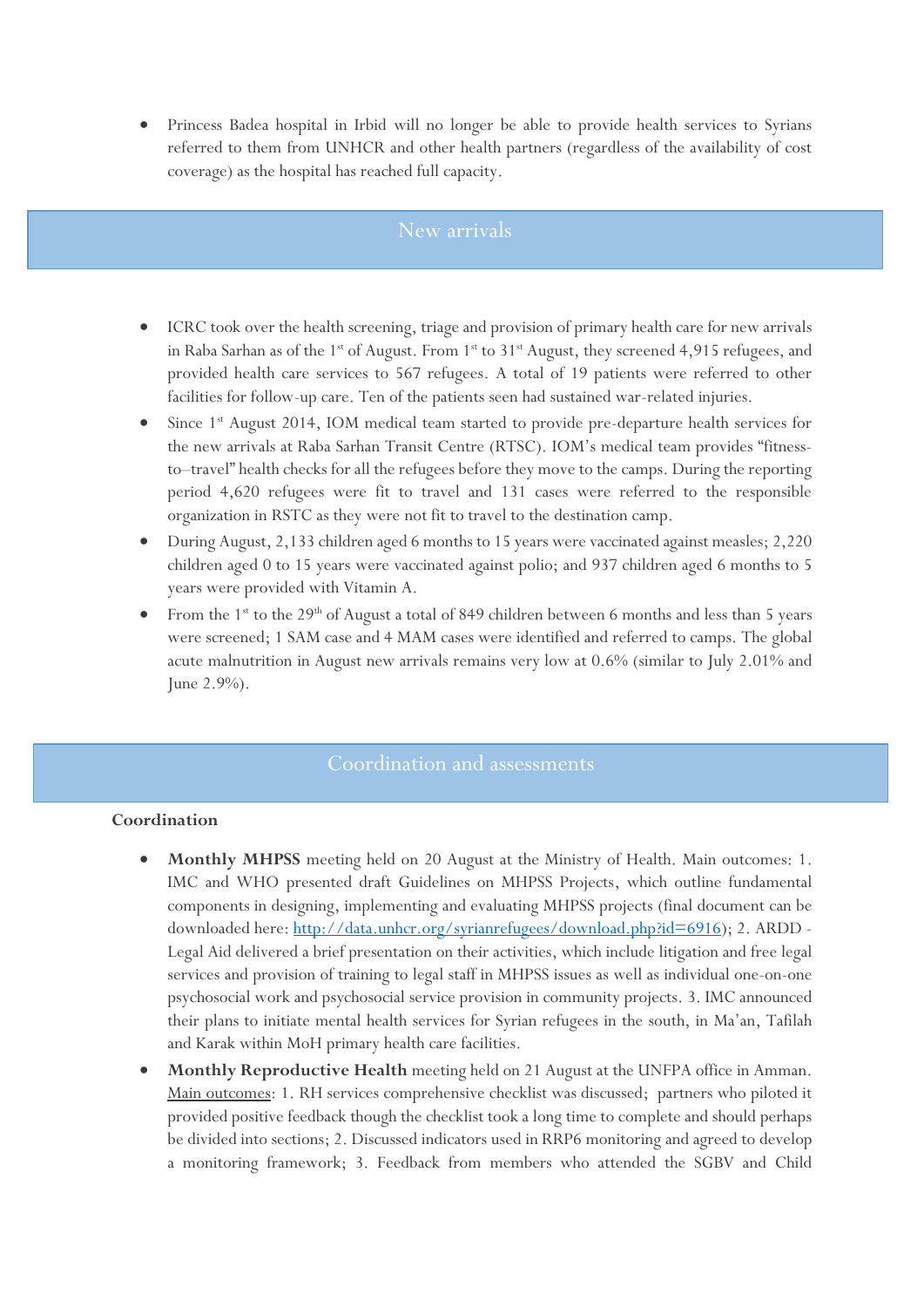Protection SOP/ referral pathways training highlighted the importance of such trainings and recommended they should be attended by as many health actors as possible.

- **Monthly Health Coordination Meeting** held on 28 August at WHO in Amman. Main points of discussion: **1)** As of 15 July, UNHCR urban registration centres can no longer register refugees who have left the camps without officially being bailed out by a Jordanian sponsor, which will increase the number of refugees unable to access governmental healthcare. UNHCRsupported Caritas and JHAS clinics will continue to provide services for emergency cases. **2)** UNHCR presented Aid Advisor, a new database which will result in a public interface mapping all services being provided in different sectors and details of how to access, mainly to facilitate referrals between organisations but also to make this information accessible to refugees. **3)** Medical resettlement is increasingly being viewed as an option for Syrian refugees with serious medical conditions and a good prognosis, for which treatment is not available and/or not accessible to refugees in Jordan. Criteria for medical resettlement were presented.
- **Nutrition Sub-Working Group** met on 12 August; Main outcomes: 1. A position paper on availability of breast-milk substitutes at the border has been drafted and the group's agreed recommendation is to not provide infant formula at the border but rather fast-track women and children under one year to be taken to Raba Sarhan transit centre where they can be assessed by trained female personnel and should there be a need, given prepared formula until they are taken to Azraq.
- **Community Health Task Group** met on 18 August at Jordan Red Crescent Society. Main outcomes: 1. Key messages divided by thematic areas shared. 2. Household visit form reviewed and finalized. 3. Working on finalizing ToRs for Health Committees
- **Health Sector Strategic Advisory Group (SAG):** The *Health Sector Humanitarian Response Strategy* for 2014–2015 was finalized by the SAG. The document can be downloaded from the Inter-agency Information Sharing portal: <https://data.unhcr.org/syrianrefugees/download.php?id=6800>
- Two-day workshop held on 19–20 August for health sector actors to field test the **Guidelines for Integrating Gender-based Violence Interventions in Humanitarian Action**. Undertaken by consultants of the global Gender-based Violence Area of Responsibility and hosted by the Sexual and Gender-Based Violence Sub-Working Group (SGBV SWG). Over 30 participants attended the training: **Main points were**: 1. Need to expand the number of health actors who are aware of the SGBV referral pathways and appropriate actions. 2. Make sure that Amani campaign materials and reference cards are available on the desks of health services providers. 3. Need to compare aggregate data from different sectoral providers to see to what extent the survivors are accessing health services).

# Health Services

## **Zaatari**

 Three additional routine immunization sites have been established in the camp – Saudi clinic, AMR clinic, and JHAS new clinic. This brings the total number of routine immunization sites to eight. IOM are helping in the logistics on daily basis to deliver the MoH nurses and the vaccines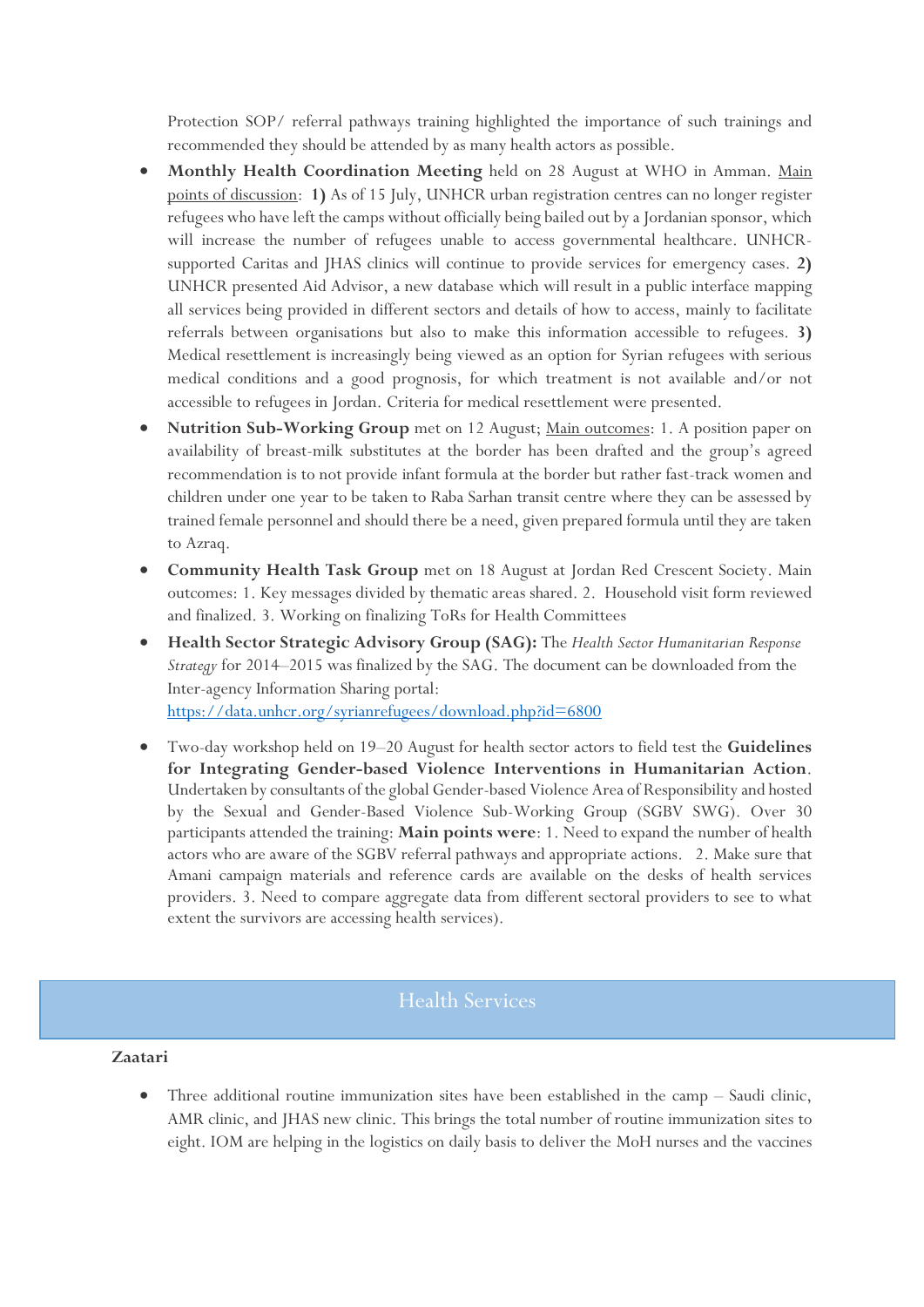to the vaccination sites. In August 548 children received their 1<sup>st</sup> BCG vaccine, and 406 were fully immunized in the camp.

- MdM's District 4 clinic in Zaatari will downsize as of January 2015. Extra support will be transferred outside, and they are coordinating with MoH to see where support will be better focused. The more comprehensive clinic in District 2 will remain, and at the moment, there are no plans to hand over EPI.
- Oral Rehydration Therapy (ORT): 183 children were rehydrated at the ORT corners, 657 children received Oral Rehydration Solution and sent back home, and only 38 referred for further medical care. These numbers are much lower than July, hopefully pointing to a decrease of diarrhoea cases in the camp.
- Training was conducted by UNHCR and FPSC for IRD Community Health Volunteers on identifying persons with Cerebral Palsy and related disabilities, what services are available for them in the camp, and the referral pathway. It was a ToT training for the health field coordinators who in turn conducted the training for the 120 CHVs. Services available include: physiotherapy by NHF and FPSC, mobility aids by HI, FPSC and Mercy Corps (only for school aged children 6- 18 who are integrated in their school program); Inclusive education and special education inside the schools for children with mild and moderate cerebral palsy; medications for epilepsy (IMC) and muscle spasticity (JHAS), general medical care (JHAS, MFH); diapers NRC; swallowing problems (HI); hearing and visual aids by Holy Land institute; child protection for specific children. The purpose of this is to make sure that vulnerable persons with disabilities are identified and received the appropriate services in the camp.
- A food poisoning incident occurred in Zaatari in a family of 20 members who had all eaten from the food market (a shop that prepares meat meals). In response to this outbreak the following were done: 1) immediate complete investigations carried out by an investigation team from the Directorate of Health Mafraq. 2) The authorities closed the shop and charged the shop owner. 3) Outbreak response meeting concentrating on food poisoning in the camp was held 4) Reach assessment results of food handlers will be used to approach shops that prepare food for medical checkup including chest X-rays and stool cultures by the Ministry of health. The later is based on meeting between SRAD, UNHCR, and MoH on dealing with food markets in the camp

# **Azraq**

- A Memorandum of Understanding for the management of the IFRC hospital has been approved by MoH and is now pending MoPIC approval; they are currently running X-ray and laboratory facility in the camp.
- UNFPA in partnership with IMC prepared a standby delivery site for emergency cases in Village 6, as there is currently no fully functional delivery site in the camp. The reproductive health services in the IMC Village 6 clinic, however, are functioning 24 hours a day, seven days a week.
- IMC's Village 6 clinic was launched and is now operating 24 hours a day, seven days a week. The Village 3 clinic is still operating from 9 am and 8 pm, and any cases received during the night will be referred to Village 6. IMC is also recruiting Community Health Volunteers and should complete the recruitment process before the end of September.
- EPI activities have been partially suspended in Village 3 (ANC Tetanus Toxoid) due to cold chain problems; UNICEF is seeking a solution; MOH vaccinators are bringing the vaccines twice a week.
- Reported Leishmania cases have risen to 35.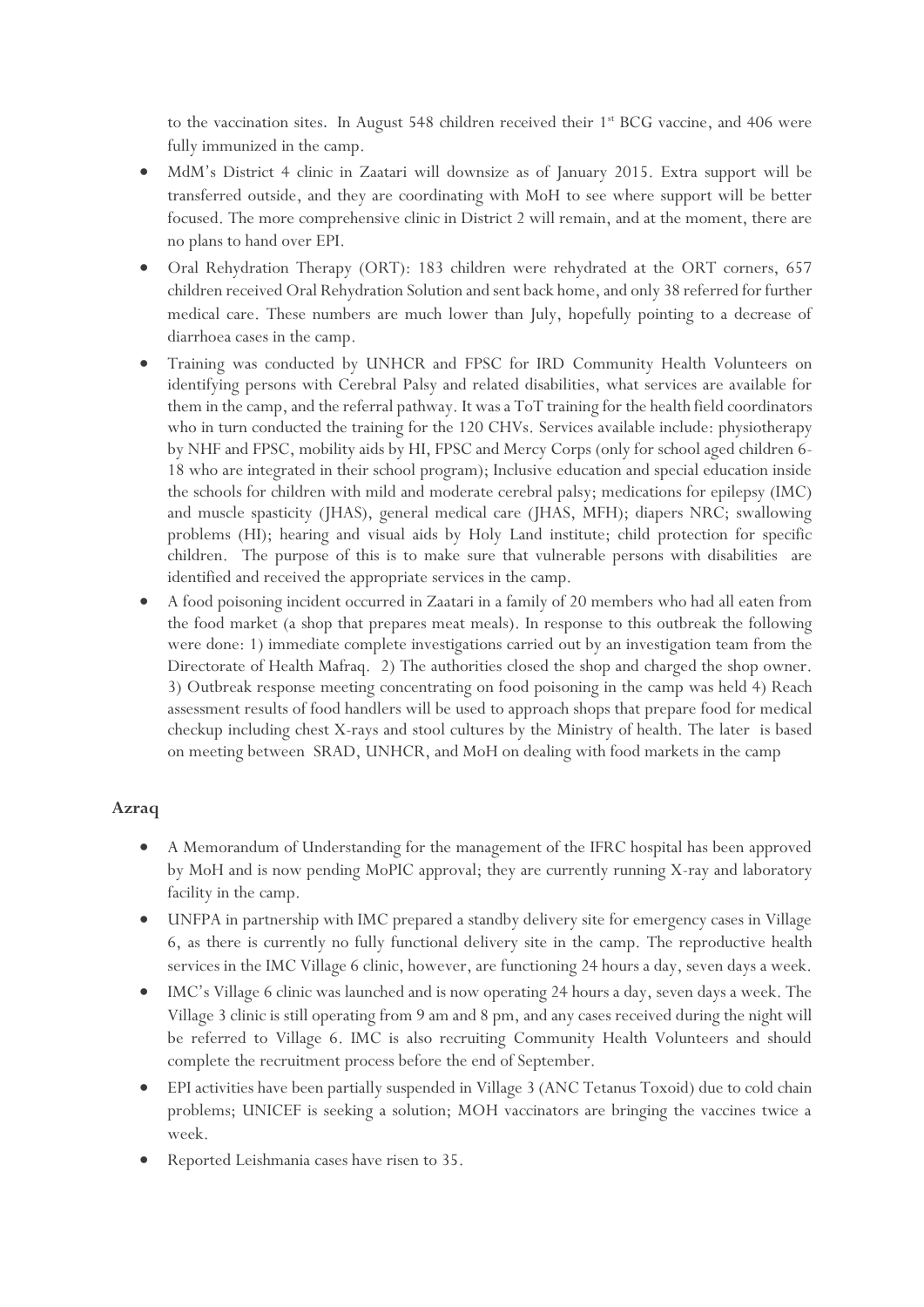- Holy Land Association visited the camp to assess the need for hearing aids, visual aids and autism cases, and identified 15 cases in need of support. They will conduct regular twice monthly visits to the camp.
- A total of 188 referrals were done out of the camp mainly to Tutunji hospital; the number is relatively high due to the lack of secondary health care in the camp.

## **Urban**

 The Ministry of Health in Irbid Governorate provided the following health services to Syrians in Irbid during the month of July: Hospitals provided 3,119 outpatient services, 2,098 emergency services, 645 inpatient services and 193 surgeries. Princess Basma hospital was the hospital providing the highest number of outpatient services and emergency services at 1,396 and 669 respectively; Princess Badea hospital provided the highest number of inpatient services and surgeries at 224 and 147 respectively. Public health centres provided 10,749 services to Syrians. These numbers are slightly less than June when 7,687 health services were provided for the first two weeks of June.

## Immunization

- A sub-national polio immunization campaign for hard-to-reach areas was successfully conducted in August. The total number of vaccinated Syrian children inside and outside the camps was 68,274. Post vaccination campaign coverage survey of 2,100 children was conducted by Royal Medical Services for out-of-camp population, including areas in Irbid, Ajloun and Jarash. The results of the survey showed 93.6 per cent overall coverage (92 per cent for Jordanians and 98.6 per cent for Syrians). Finger-marking was present in 70 per cent of Jordanians and 83.9 per cent of Syrians.
- A seventh round of Polio campaign took place in Za'atari camp from 17-21 of August with 17,060 children under-five vaccinated. The rapid convenient assessment for the campaign estimated 98.1 per cent coverage.
- The polio vaccination campaign was held in Azraq Camp on 27–28 August, a total of 1,816 children were vaccinated (926 boys and 890 girls).
- IOM started supporting routine immunizations in Zaatari camp by deploying three nurses to the Qatari clinic, Saudi clinic, and Syrian clinic on 17 August. IOM provides immunization against BCG, IPV, HIB, HBV, measles, OPV, and DPT for children (0 to 18 months) and Tetanus Toxoid immunization (TT) for women, according to the National Immunization Schedule. Ten community health workers started to provide awareness campaigns regarding the importance of the routine immunization and the locations of the provided service in the camp in order to raise awareness and increase the routine immunization coverage inside the camp.

# Communicable diseases and outbreak prone diseases

 No new cases of polio have been reported since the last confirmed case in April 2014 in Iraq. As the security situation in Iraq is deteriorating, however, it is possible other cases have emerged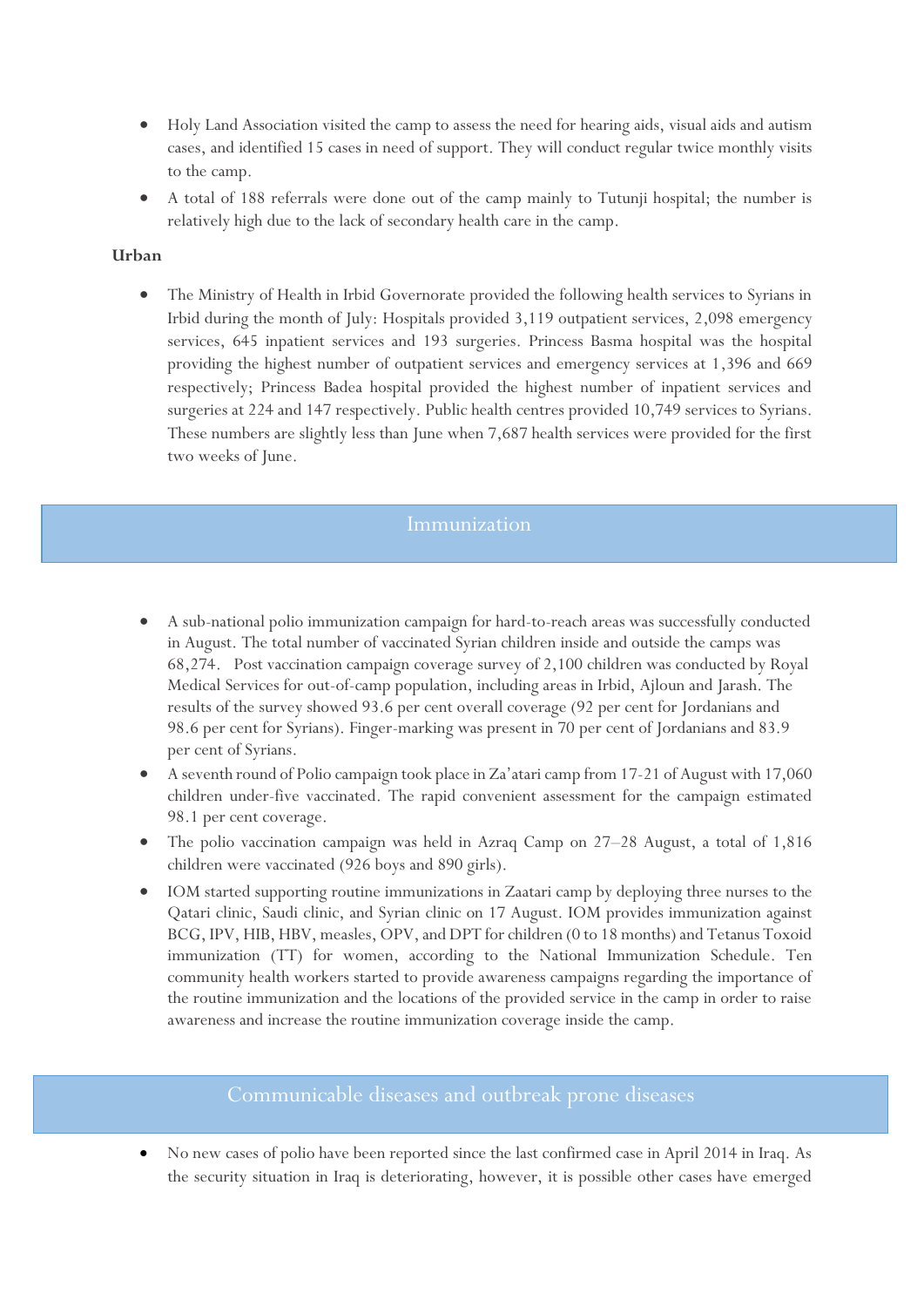but have not been reported or confirmed. In the third week of August, a three-day regional workshop hosted by WHO and UNICEF was held to discuss the second phase of the Middle East response to the outbreak.

Two cases of visceral leishmaniasis have been reported in Zaatari camp

- In August, IOM medical team delivered TB awareness sessions for 6,309 refugees and members from the host community making the total from 28<sup>th</sup> March 2012 up to date 333,275 (53 per cent males and 47 per cent females). Total number of refugees screened this month was 556.
- During August, 4 new TB cases were diagnosed: 1 pulmonary and 3 extrapulmonary. The total number of TB cases since March 2012 is 141: 97 pulmonary TB (including 4 MDR cases) and 44 extrapulmonary; out of the 141, 91 cases have completed their treatment successfully.

# **Graph 1: Cumulative TB Screening, Awareness Raising Sessions and Detected TB Cases among Syrian Refugee from 28 March 2012 to 31 August 2014 Jordan**



Cumulative TB Screening, Awareness Raising Sessions and Detected TB Cases among Syrian Refugee from 28 March 2012 to 31 August 2014, Jordan

# Reproductive Health

- The comprehensive RH services checklist is available for download from the portal: <https://data.unhcr.org/syrianrefugees/download.php?id=6824>
- UNFPA will have to close a number of their JHAS clinics in the urban areas due to funding constraints. The RH map will be updated to reflect this, so accurate information on what services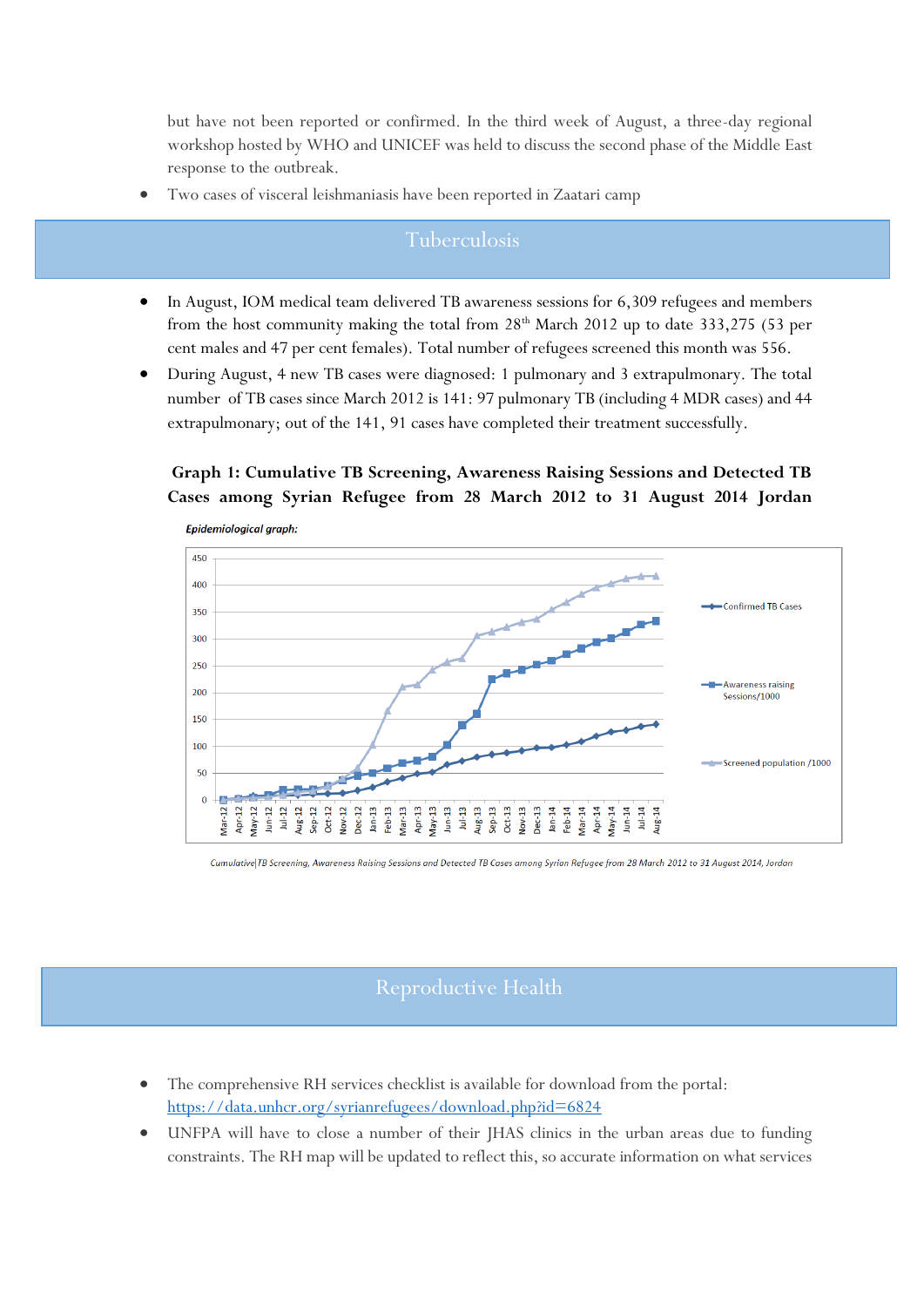are provided where can be available. The latest RH map, completed in July, can be downloaded from the portal:<https://data.unhcr.org/syrianrefugees/download.php?id=6821>

- UNFPA completed supporting 20 primary health care centres at MoH with IUD kits, autoclaves and other medical equipment, following a joint agreement with WHO to respond to increase demands on RH services as result of the Syrian crisis.
- In Zaatari camp, 379 pregnant women and 831 women of reproductive age received 2 or more TT vaccines. A total of 325 baby kits were distributed.

# **Nutrition**

- Save the Children Jordan distributed SuperCereal Plus to 170 pregnant women in Zaatari in July; all women were enrolled in antenatal care and were above their first trimester of pregnancy.
- Mid-Upper Arm Circumference (MUAC) screening is now being carried out for pregnant and lactating women (PLW) in UNFPA clinics in Zaatari, and in MdM clinics for PLWs and children. The cut-off for identifying malnutrition in PLWs is less than 23 cm. Very few cases are being identified.
- Blanket distribution of SuperCereal Plus was carried out in all JHAS clinics in July, reaching 1,092 children in Zaatari and 11,811 children in communities.
- Improvement in the SAM program of JHAS clinic in Zaatari due to many strategies put in place including: home visits to identified defaulters, involving the community health volunteers to refer the SAM cases in their blocks and troubleshooting for those families who have difficulties attending the follow up. This has improved the attendance up to 50 per cent.

- Irbid Directorate of Health communicated with UNHCR that Princess Badea hospital will no longer be able to provide health services to Syrians referred to them from UNHCR health partners (regardless of the availability of cost coverage) as the hospital has reached full capacity and is unable to receive any more patients through the previously established referral pathways. Other referral channels are being explored by UNHCR, UNFPA and JHAS such as the referral of pregnant to Yarmouk Hospital in Irbid for deliveries.
- As of 1<sup>st</sup> September, UNHCR will stop covering the delivery cost of pregnant Syrian women whose UNHCR certificate has been expired for more than one month. Measures have already been put in place for fasttrack renewal of pregnant women whose UNHCR certificate has or will expire around the expected time of delivery. The reason for this was the relativaly large proportion of referral costs spent on women whose registration has expired many months prior to delivery. Mass communication activities were conducted during July and August and will continue in September to ensure awareness of this policy change among Syrian refugees.
- In the the Exceptional Care Committee held on 27 August, 65 non-urgent cases were reviewed. JHAS submitted 29 cases (25 Syrian, 3 Iraqi, 1 Somali) of which: 13 were approved; 13 are awaiting final decision (after vulnerability and eligibility assessment); 1 is pending; 2 were denied.